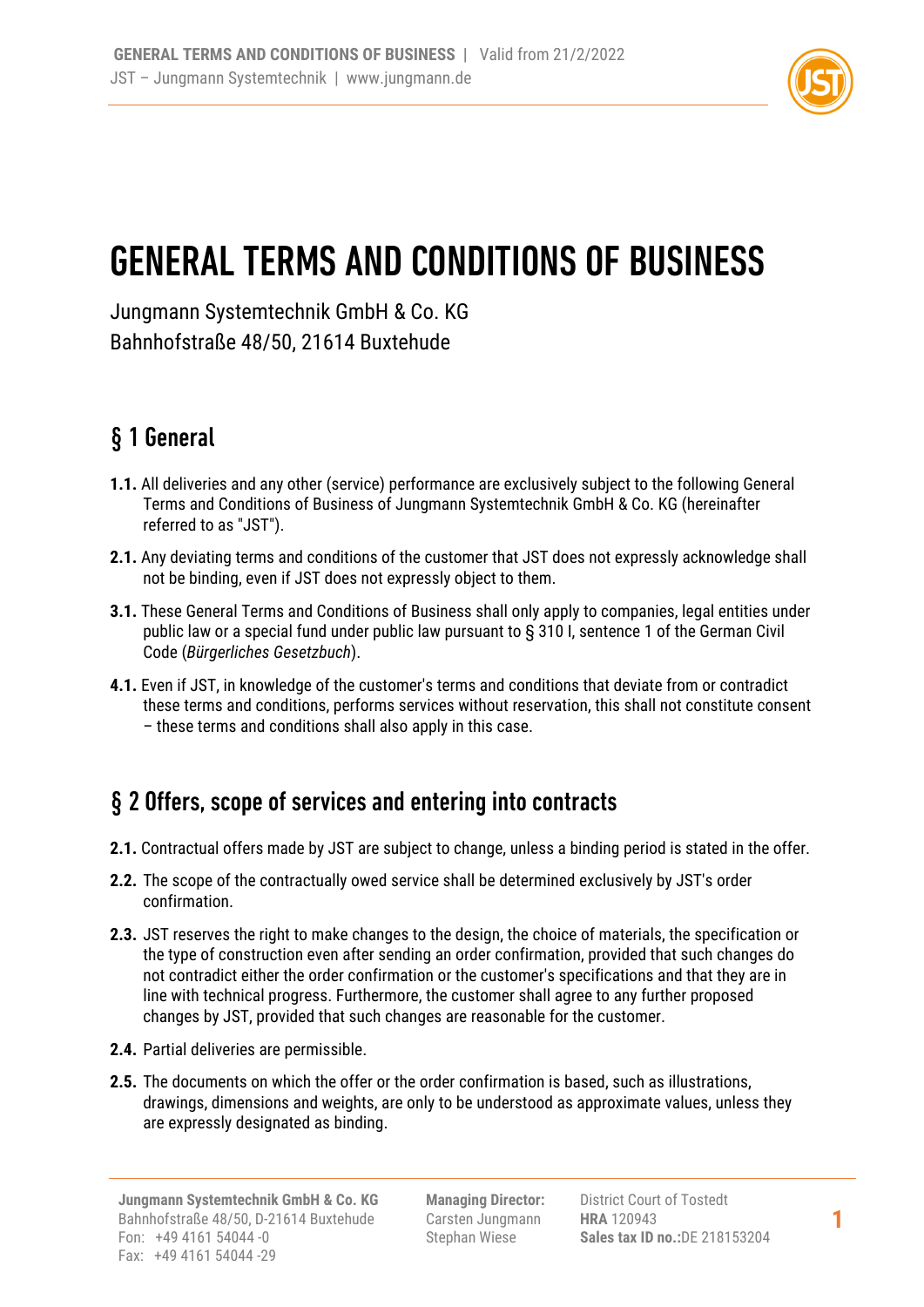

#### § 3 Prices and terms of payment

**3.1.** Prices are ex works, excluding packaging and other shipping and transport charges.

 Packaging shall be charged at cost price and shall only be taken back if JST is obligated to do so by virtue of mandatory statutory provisions.

- **3.2.** If more than 4 months elapse between entering into the contract and delivery without JST being responsible for a delay in delivery, Jungmann may reasonably increase the price taking into account any material, wage and other ancillary costs incurred that are to be borne by JST. If the price increases by more than 40%, the customer shall be entitled to terminate the contract, which has not yet been fulfilled at such point in time.
- **3.3.** If JST takes into account the customer's change requests, the customer shall be invoiced for the additional costs incurred as a result.
- **3.4.** If the payment deadline is culpably exceeded, interest shall be charged at a rate of 6% above the discount base rate of the European Central Bank, subject to the assertion of further claims.

## § 4 Delivery period

The specification of a delivery date or execution periods shall be made at our best discretion and shall be extended appropriately if the customer delays the performance of or fails to perform any required or agreed cooperative actions on its part. The same shall apply in the event of measures within the scope of labor disputes, in particular strikes and lockouts, and in the event of unforeseen obstacles beyond JST's control, for example delivery delays of a sub-supplier, traffic and operational disruptions, a shortage of materials or energy, etc. Changes to the delivered goods initiated by the customer shall also lead to a reasonable extension of the delivery or performance period.

### § 5 Transfer of risk

The risk shall pass to the customer as soon as JST makes the goods or the service available to the customer and notifies the customer thereof. A separate acceptance is not agreed.

## § 6 Retention of title

**6.1.** JST shall retain title to the delivered goods until payment has been made in full. The retention of title shall also apply until all claims, including future and conditional claims, arising from the business relationship between the customer and JST have been satisfied.

**Managing Director:** Carsten Jungmann Stephan Wiese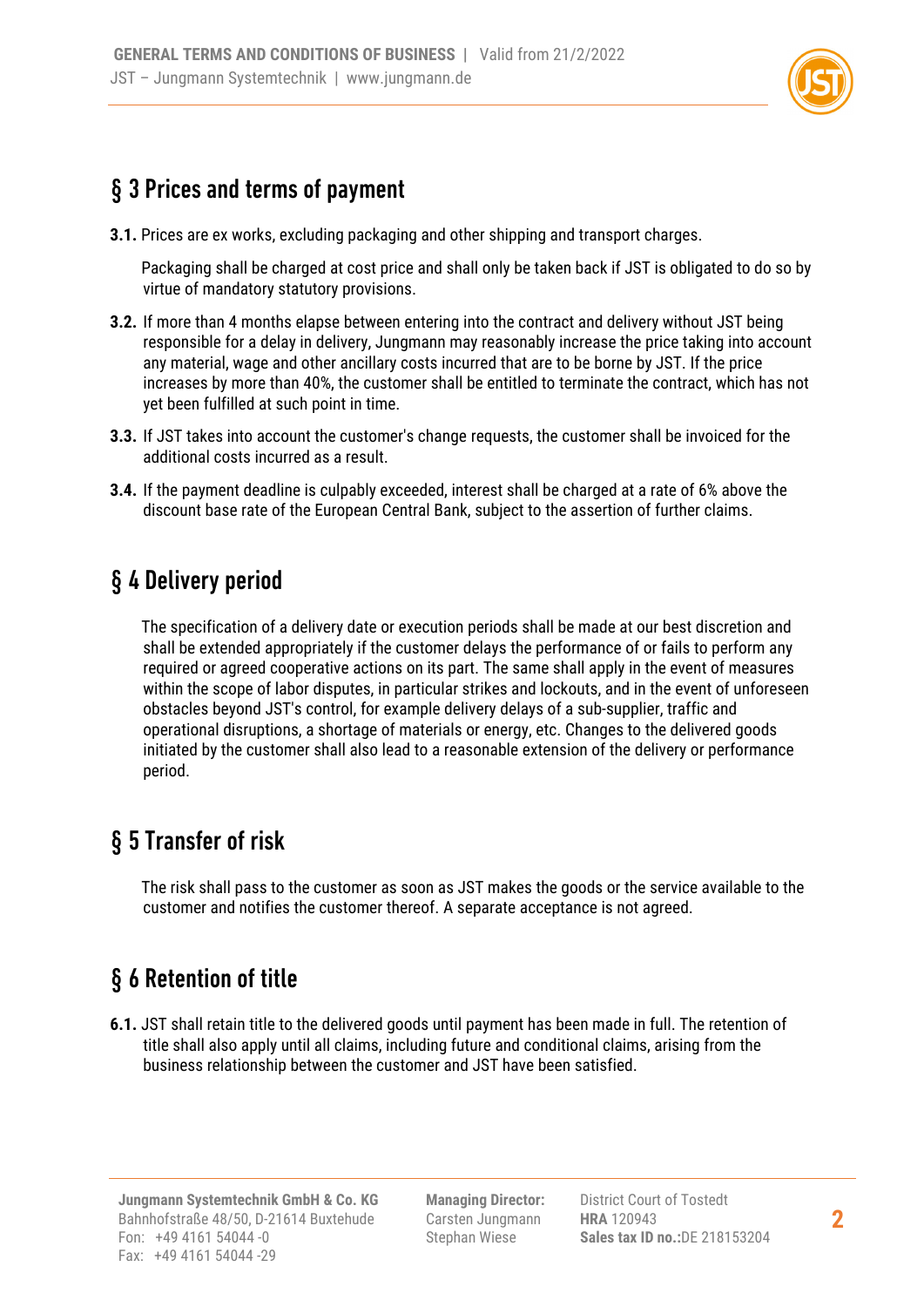

- **6.2.** If the value of all items of collateral existing for JST exceeds the existing claims by more than 10% on a sustained basis, JST shall release items of collateral of its choice upon the customer's request.
- **6.3.** JST shall be entitled to assert the rights of retention of title without withdrawing from the contract.

## § 7 Claims for defects

- **7.1.** If a purchase is a commercial transaction for both parties, the customer must inspect the goods immediately upon receipt, to the extent that this is feasible in the ordinary course of business, and, if a defect becomes apparent, must notify JST without undue delay. If the customer fails to give such notice, the goods shall be deemed to have been approved, unless the defect was not recognizable during the inspection. In all other respects, § 377 et seq. of the German Commercial Code (*Handelsgesetzbuch*) shall apply.
- **7.2.** Any claim for defects shall be limited to supplementary performance. If the supplementary performance fails twice, the customer shall have the right to demand, at its discretion, a reduction of the fee or the cancellation of the contract.
- **7.3.** Claims for defects shall be time-barred after 24 months from delivery or provision of the service. In the event of supplementary improvement, the period of limitations shall start to run again, but shall end no later than 36 months after the original delivery or provision of service.

## § 8 Liability

- 8.1. JST shall be liable for damages that have not occurred to the object of delivery or service itself regardless of the legal grounds – only as follows:
	- **a.** in the event of an intentional act,
	- **b.** in the event of gross negligence on the part of its owners / governing bodies or executive employees,
	- **c.** in the event of culpable injury to life, body, health,
	- **d.** in the event of defects that it has fraudulently concealed,
	- **e.** within the framework of a guarantee commitment,
	- **f.** to the extent that liability exists under product liability law for personal injury or property damages to privately used objects.
- **8.2.** In the event of a culpable breach of material contractual duties, JST shall also be liable in the event of gross negligence of non-executive employees and in the event of slight negligence; in the latter case, however, its liability shall be limited to the reasonably foreseeable damages typical for contracts, unless life, body or health have been injured. Material contractual duties are all duties, the fulfillment of which is necessary for the proper performance of the services and on the fulfillment of which the customer regularly relies and may rely.
- **8.3.** Further claims for damages are barred.